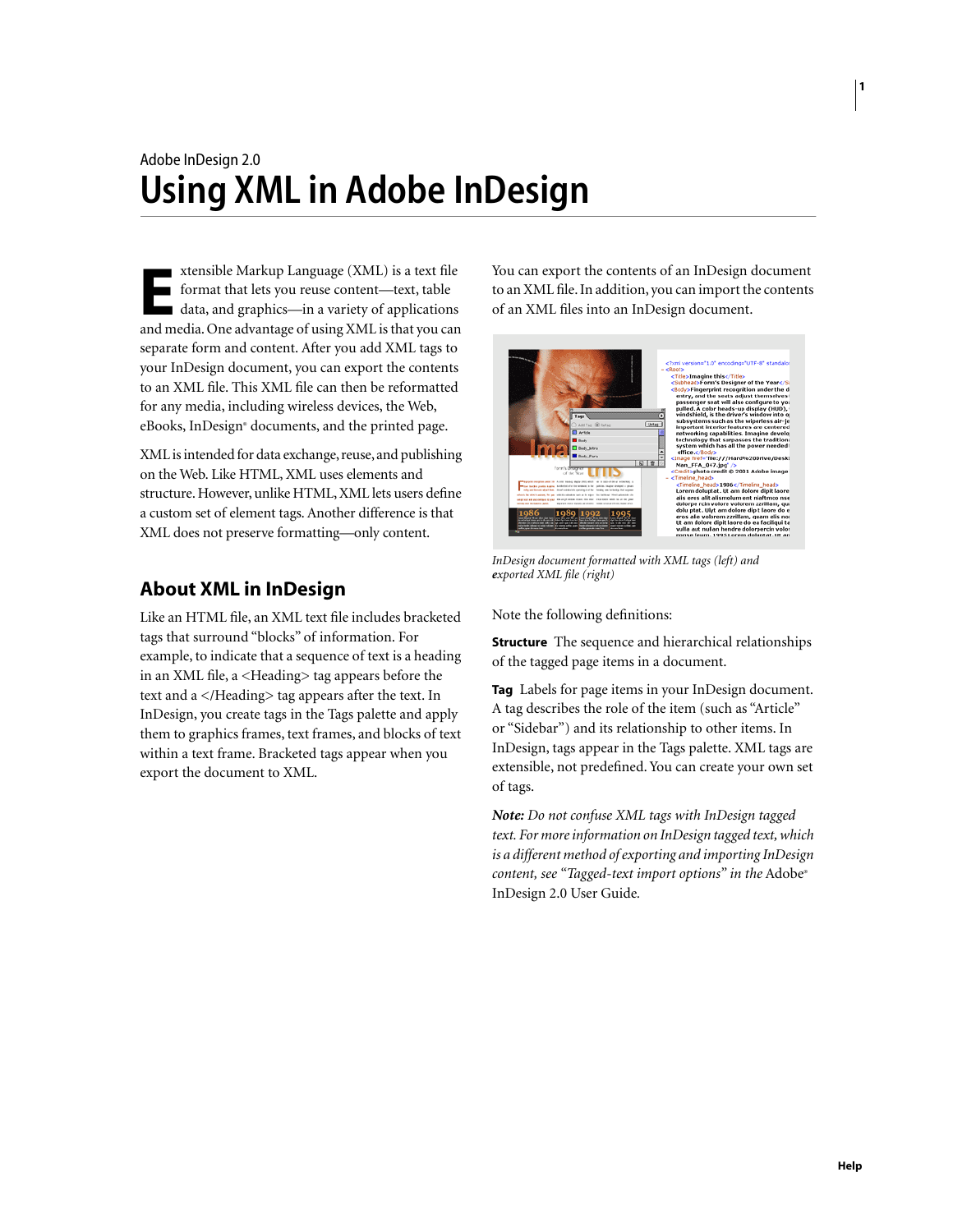**Element** In InDesign, an element is an XML tag that appears in the Structure view window when you tag a page item. Child elements are subordinate to parent elements in the structure. Sibling elements appear on the same hierarchical level.

**Attribute** A string that describes an element using tags or syntax understood in the XML language. Attributes contain a name and a value that can provide information about the element's content, such as when it was created and by whom.

**Page items** Frames, graphics, tables, and text in an InDesign document.

## **Installing the plug-in for using XML**

Before you can tag your documents or import and export XML, install the XMedia UI plug-in file.

For installation instructions, see the XMediaUI\_Plugin.pdf file on the Adobe InDesign Cross-Media Publishing Resource CD.

To learn more about working with XML in InDesign, [go to http://www.adobe.com/products/indesign/](http://www.adobe.com/products/indesign/crossmedia.html) crossmedia.html.

## **Preparing a document for export**

Exporting a document to XML requires four main steps.

**Step 1** Create or load a set of tags. See ["Creating and](#page-1-0)  [importing XML tags" on page 2.](#page-1-0)

**Step 2** Apply tags to page items. See ["Tagging page](#page-2-0)  [items for XML" on page 3.](#page-2-0)

**Step 3** Use Structure view to revise the levels of hierarchy as needed. See ["Structuring documents for](#page-4-0)  [XML" on page 5.](#page-4-0)

**Step 4** Use the Export command to export the structure and content of the InDesign document. See ["Exporting a document to XML" on page 7.](#page-6-0)

## <span id="page-1-0"></span>**Creating and importing XML tags**

Before you tag your document's content for XML export, you need a list of tags in the Tags palette to work with. You can create XML tags from scratch, or you can import them from another source. In most XML workflows, a team member determines the set of tags you'll use—make sure you and your team members use tags consistently.

| Tags                       |       |  |
|----------------------------|-------|--|
| Add Tag <sup>1</sup> Retag | Untag |  |
| Article                    |       |  |
| Body                       |       |  |
| Body_Intro                 |       |  |
| Body_Para                  |       |  |
|                            | m     |  |

*The Tags palette displays a list of all available tags.*

Use any of the following methods to add tags to the Tags palette:

- Create tags using the New Tag command.
- Load tags from an XML file or from another InDesign 2.0 document.
- Import tags (and content) using the Import XML command. See ["Importing XML files" on page 8.](#page-7-0)
- Add tags based on PDF structure tags. See ["About](#page-10-0)  [using Acrobat structure tags for PDF export" on](#page-10-0)  [page 11](#page-10-0).

### **To create XML tags:**

**1** Choose Window > Tags to open the Tags palette.

*Note: If the Tags command does not appear on the Window menu, make sure you copied the Cross-media plug-in properly; see "Installing the plug-in for using XML" on page 2.*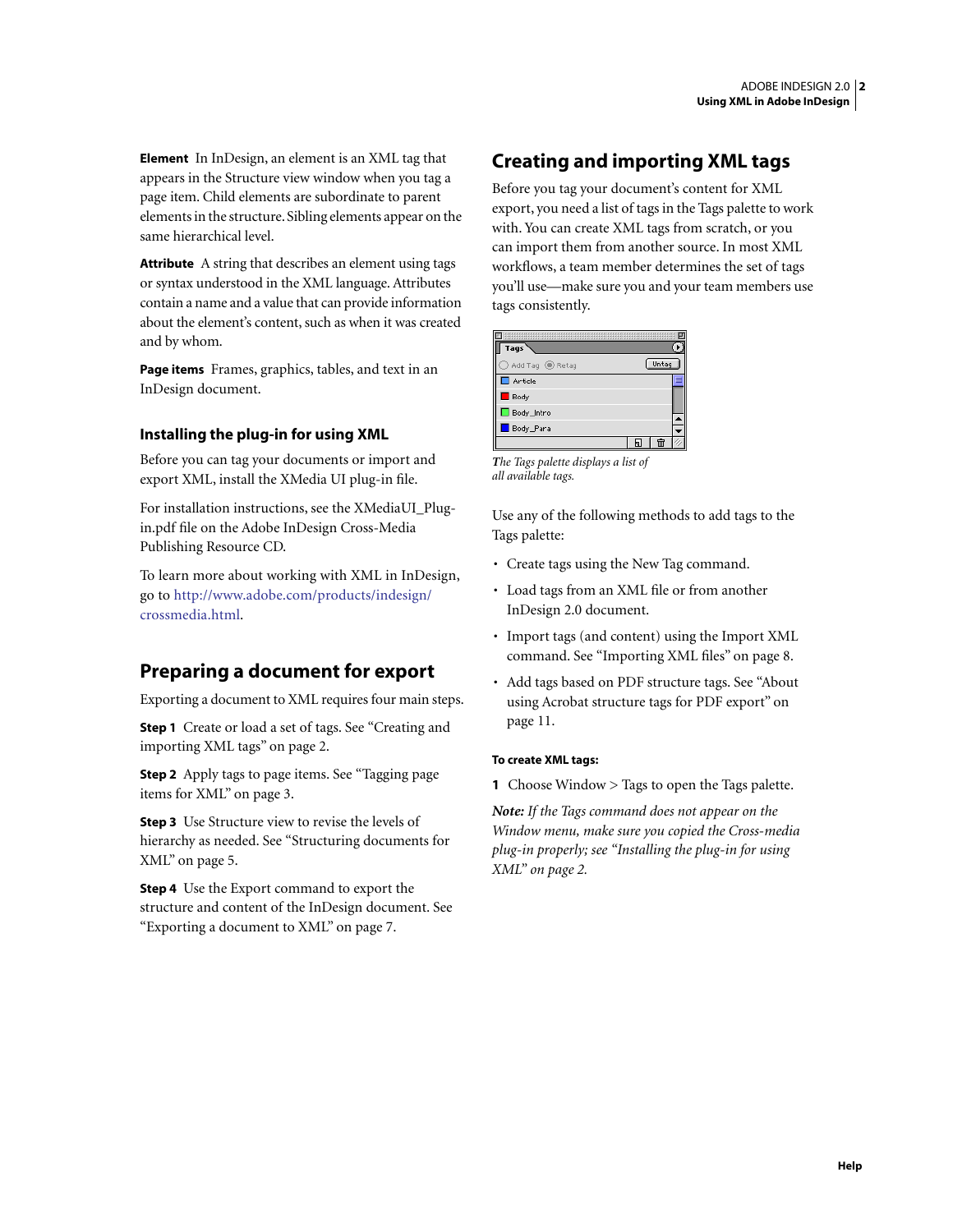**2** Choose New Tag from the Tags palette menu, or click the New Tag button  $\overline{\mathbf{a}}$  at the bottom of the Tags palette.

**3** Type a name for the tag. InDesign checks to make sure that you include valid XML tag names according to XML standards. If you include a space or an illegal character in the tag name, an alert message appears when you click OK.

**4** Specify a color for the tag. You can use the same color for multiple tags. The color you select appears when you apply the tag to a frame and choose View > Show Tagged Frames, or when you apply the tag to text within a frame and choose View > Show Tag Markers. Tag colors do not appear in the exported XML file.

**5** Click OK.

#### **To edit a tag:**

- **1** Do one of the following:
- To change only the tag name, double-click a tag name in the Tags palette, and then edit the tag name in its place.
- To change the tag name or color, double-click the tag color icon. Or, select a tag, and then choose Tag Options from the Tags palette menu.

**2** Change the name or color of the tag, and then click OK.

#### **To load tags from an XML file or InDesign document:**

**1** Choose Load Tags from the Tags palette menu.

**2** Select the XML file or InDesign document containing the tags you want to import, and then click Open. Any tags in the selected XML file appear in the Tags palette.

## <span id="page-2-0"></span>**Tagging page items for XML**

You can tag page items such as text frames and graphics frames, including nested frames. You can also tag blocks of text within a text frame to add a level of detail to the XML file. For example, you may want to apply an <Article> tag to a text frame, and then apply specific text tags, such as <Title> and <Body>, to paragraphs within the text frame. (When you tag a frame in a threaded story, all other frames in the story are tagged.) After you tag items, the elements appear in the Structure view window, which represents the structured content in the document. If you tag a section of text within a frame, the new element appears in Structure view as a child element of the parent frame.



*Text markers surround text to which tag has been applied. Elements appear in the Structure view window.*

For information on tagging specific elements such as tables and master pages, see ["Notes on tagging page](#page-3-0)  [items" on page 4.](#page-3-0)

#### **To tag frames:**

Do one of the following:

- Drag-and-drop a tag from the Tags palette to a text frame or a graphics frame.
- Using a selection tool, select a text frame or a graphics frame, and then click a tag in the Tags palette.

*If a frame is part of a group or nested within another*  frame, use the direct-selection tool  $k$  to select *the frame.*

• Using a selection tool, select a text frame or a graphics frame, drag the frame to the Structure view window, and select a tag name from the menu that appears.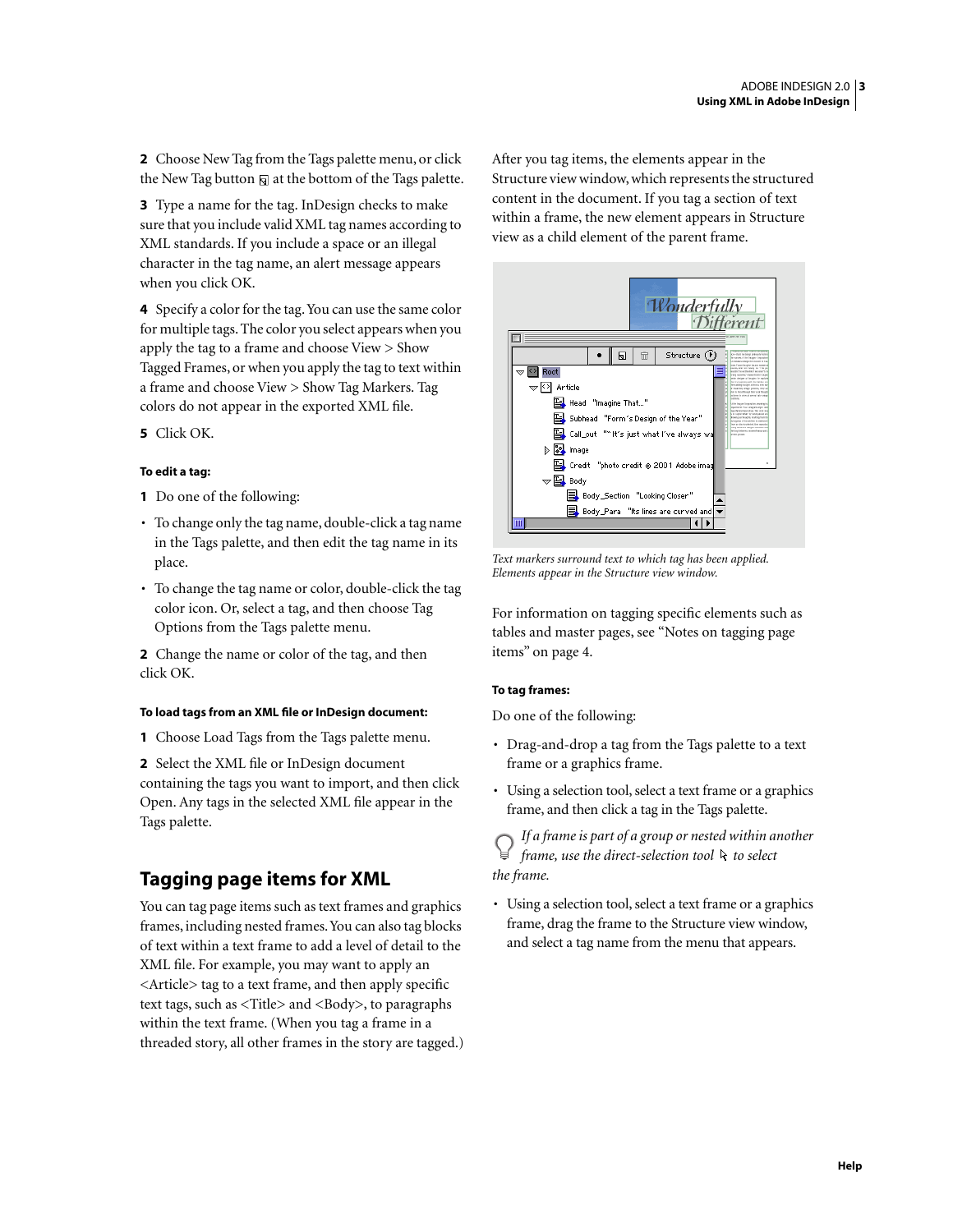#### **To tag text within a text frame:**

**1** Make sure that the text frame in which the text appears is tagged. (If the frame isn't tagged when you try to tag selected text within the frame, you are prompted to select a tag for the frame.)

- **2** Do one of the following:
- Using the type tool, select text within a text frame, and then click a tag in the Tags palette. (If you select all the text within the frame, the tag is applied to the frame, not to the block of text.)
- Automatically tag paragraphs to which paragraph styles have been applied using the Map Styles to Tags command; see ["Mapping styles and tags for XML" on](#page-9-0)  [page 10](#page-9-0).

#### **To retag page items:**

Do one of the following:

- Using a selection tool, select a text frame or a graphics frame, and then click a different tag in the Tags palette.
- Using the type tool, place the insertion in a tagged text frame. With Retag selected, click a different tag in the Tags palette to retag the text frame.
- Using the type tool, select the entire block of text to which a tag has been applied, select Retag at the top of the Tags palette, and click a different Tag. (If you select Add Tag at the top of the Tags palette and then click a different tag, a new child element will appear in Structure view.)

### **To rename a tag:**

Double-click the tag in the Tags palette, type the new name for the tag, and then press Enter or Return. The new name is applied to all tagged page items.

## **Showing or hiding tagged frames and tag markers**

The Show Tagged Frames command displays tagged frames in the color shade determined by the tag color. The Show Tag Markers command displays brackets around tagged blocks of text. The color of the brackets is also determined by the tag color. For information on selecting the tag color, see ["Creating and importing](#page-1-0)  [XML tags" on page 2.](#page-1-0)

#### **To show or hide tagged frames:**

Choose View > Show Tagged Frames or Hide Tagged Frames.



*In this example, all page items are tagged except for the subhead below "Wonderfully Different."*

*Note: If you choose Type > Show Hidden Characters, generic characters for any XML, index, or cross-reference marker will appear.*

#### **To show or hide tag markers:**

Choose View > Show Tag Markers or Hide Tag Markers.

### <span id="page-3-0"></span>**Notes on tagging page items**

Note the following:

- You cannot tag groups of objects. To tag a page item that's part of a group, use the direct-selection tool  $\,$ to select the page item.
- You can apply only one tag to a frame.
- Threaded text frames share a single tag, which applies to all text in the thread, including overset text.
- Tables are tagged automatically if the table is in a tagged text frame. You cannot tag a selection within a table. Table tags such as <TR> and <TD> do not appear in Structure view until you export the document to XML.
- When you tag a graphics frame, a reference to the graphic's location is placed in the exported XML file. For more information, see ["About importing and](#page-8-0)  [exporting graphics for XML" on page 9](#page-8-0).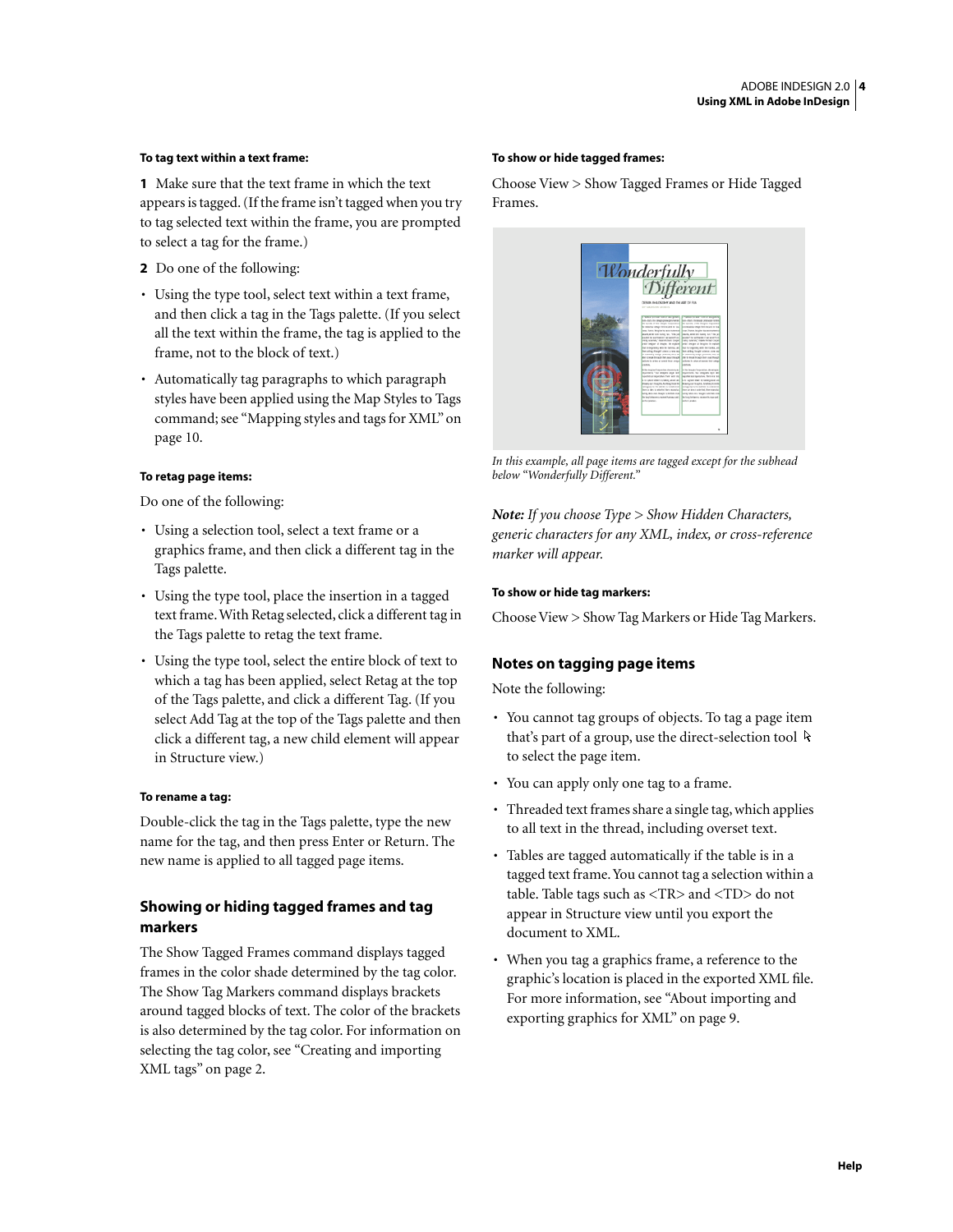- When you tag selected text, a child element appears in the Structure view window under the text frame tag. When you tag a text frame or graphics frame, an element is added to the appropriate location in Structure view.
- You can tag a master page item, but only one instance of the corresponding element appears in Structure view, regardless of how many times the item appears on document pages. You can manually override and tag master page items that appear on document pages. Overridden master page items appear as separate elements in Structure view.

## **Deleting tags and elements**

You can delete tags in the Tags palette, and you can delete elements in Structure view. When you delete a tag that has been applied to content, you can specify a different tag that will be applied to the same content instead of the deleted tag. You can also select and delete all unused tags.

When you delete an element in Structure view, both the element and the layout content are deleted, but the frame of the deleted element remains in the layout. If the deleted element is a parent element, the child elements are deleted too.

If you want to delete an element without deleting the content, click Untag in the Tags palette to untag the page item.

#### **To delete tags:**

**1** Select the tag in the Tags palette, and then choose Delete Tag from the Tags palette menu.

**2** If the tag has been applied to content, an alert message appears. Select another tag to replace the deleted tag, and then click OK.

### **To select unused tags:**

Choose Select All Unused Tags from the Tags palette menu. If you don't intend to use these tags, you may want to delete them to maintain a clean tag set.

#### **To delete an element:**

Select the element in the Structure view window, and then choose Delete Element from the Structure pop-up menu in Structure view.

### **To untag page items:**

**1** Select the element in the Structure view window, or select the page item in the document layout.

**2** Click Untag in the Tags palette.

## <span id="page-4-0"></span>**Structuring documents for XML**

The Structure view window displays a hierarchical tree of tagged page items and imported XML content. Items that appear in the Structure tree are called *elements*. Structure view shows at a glance what elements have been placed on the page and what have not (a blue diamond on an element icon indicates that the element is attached to a page item). You select and move elements in Structure view to define the sequence and hierarchy of page items in the exported XML file.



*A. Element name B. Snippet C. Click triangles to expand or collapse elements. D. Attribute*

#### **To display the Structure view window:**

Choose View > Show Structure. If Root is the only element to appear, click the triangle to expand the tags. If no other tags appear, make sure you apply them to page items so that they appear in Structure view.

*Click the splitter button*  $\blacklozenge$  *to open the Structure view window to the last saved width, or to close the Structure view window if it's open.*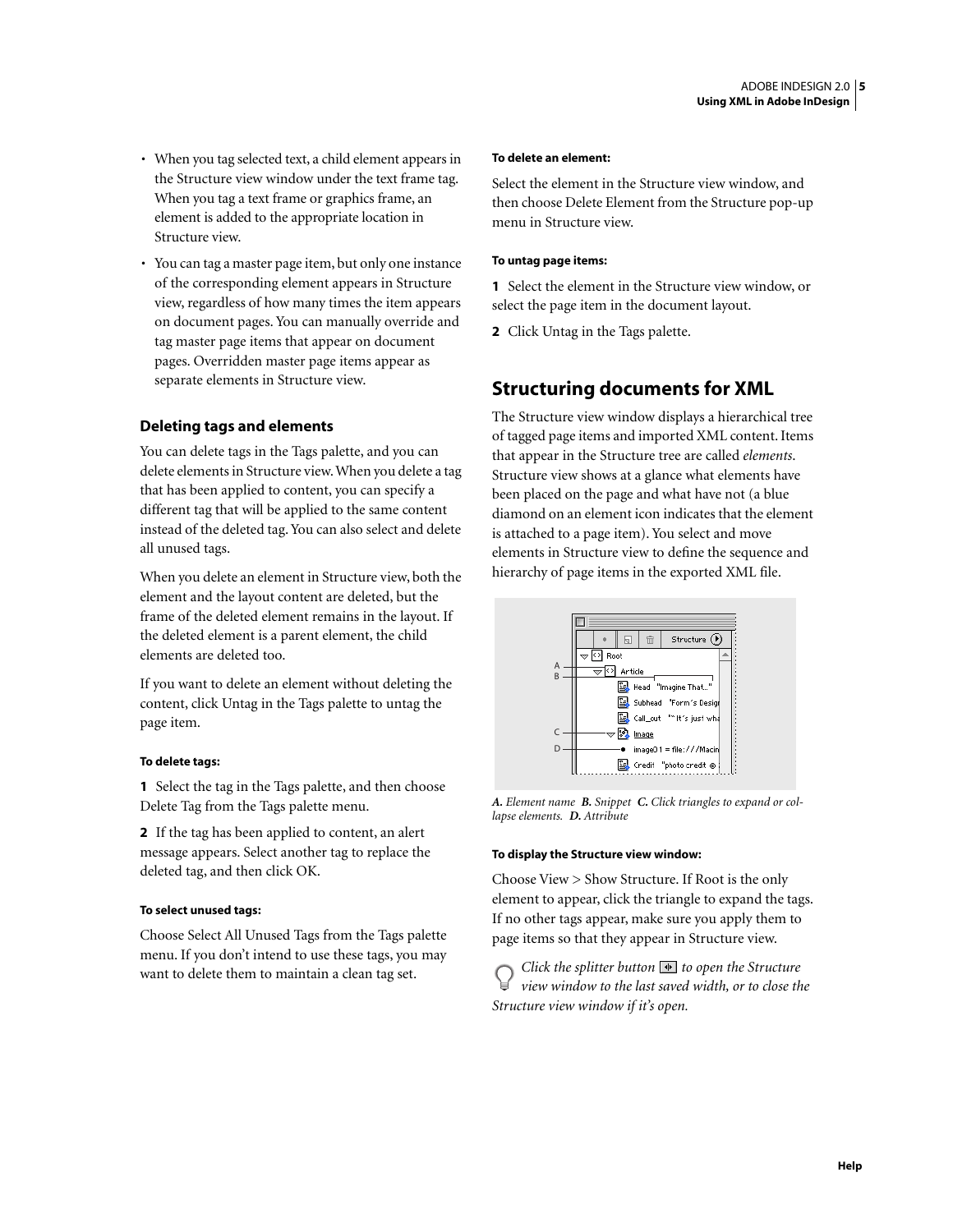#### **To resize the Structure view window:**

Do one of the following:

- Position the mouse pointer over the right edge of the Structure view window so that the pointer becomes a double-sided arrow  $\psi$ , and then drag left or right to resize the Structure view window.
- Drag the splitter button splitter button  $\blacksquare$  left or right to resize the Structure view window.

#### **Using the Structure view window**

When a tagged page item is selected in the document layout, the corresponding item appears in bold in Structure view. The following icons appear in Structure view:

| Icon | <b>Name</b>                    | Use                                                                                                                                                                    |
|------|--------------------------------|------------------------------------------------------------------------------------------------------------------------------------------------------------------------|
| kγ   | Root element                   | Each document includes one root<br>document, which can be renamed,<br>but it cannot be moved, deleted, or<br>associated with page item.                                |
| Ŀ.   | Story element                  | Represents tagged stories (one or<br>more linked frames).                                                                                                              |
| B    | <b>Text element</b>            | Represents XML-tagged text within<br>a frame                                                                                                                           |
| ₽    | Graphic<br>element             | Represents a tagged frame that<br>includes a placed image. Each graphic<br>element includes an "href" attribute<br>that defines the path or URL to the<br>linked file. |
| ▤    | Unplaced text<br>element       | Unplaced text element not yet<br>associated with a page item in the<br>document layout.                                                                                |
| 郾    | Unplaced<br>graphic<br>element | Unplaced graphic element not yet<br>associated with a page item in the<br>document layout.                                                                             |
| ⊠    | <b>Empty element</b>           | An empty frame is associated with<br>this element.                                                                                                                     |
|      | Attribute                      | Represents an attribute.                                                                                                                                               |

Any element in Structure view can have *attributes* optional pieces of information about that element, such as the revision date of an article. Attributes appear only in Structure view.

Story elements include a *text snippet* (the first 32 characters of the story) next to the element. You can hide snippets in Structure view. Table elements do not display snippets.

#### **To collapse and expand elements:**

Click the triangle next to the element you want to expand or collapse. Hold down Ctrl (Windows) or Command (Mac OS) while clicking the triangle to expand or collapse all elements contained within the current element.

#### **To show or hide text snippets:**

Choose Structure > Show Text Snippets or Hide Text Snippets. Showing or hiding text snippets sets the default for any new document you create.

## **Rearranging elements in Structure view**

You can rearrange the XML structure by dragging elements to different positions in Structure view. Changing the hierarchy affects the structure of exported XML files, but it doesn't affect the position of frames in your layout. However, if you rearrange the order of child elements within a text frame in Structure view, the corresponding text in the document layout is also rearranged. You cannot move the Root element.

#### **To rearrange the order of elements in Structure view:**

Click the element to select it, and then drag it to a new location within the structure tree. If you want to make an element a child element, select it and drag it to so that the parent element is highlighted, and then release the mouse button.

#### **Copying and pasting elements**

You can cut or copy elements and then paste them in a new location. When you cut an element, the element and contents are cut to the pasteboard, but the frame remains intact. Be aware that if you paste an element into an untagged frame, the frame will be assigned to the Story tag. You may want to retag the frames to which the Story tag is automatically applied.

#### **To copy and paste elements:**

**1** In the Structure view window, select the element or elements you want to copy, and then choose Edit > Copy.

**2** Select the element where you want the element to appear, and then choose Edit > Paste.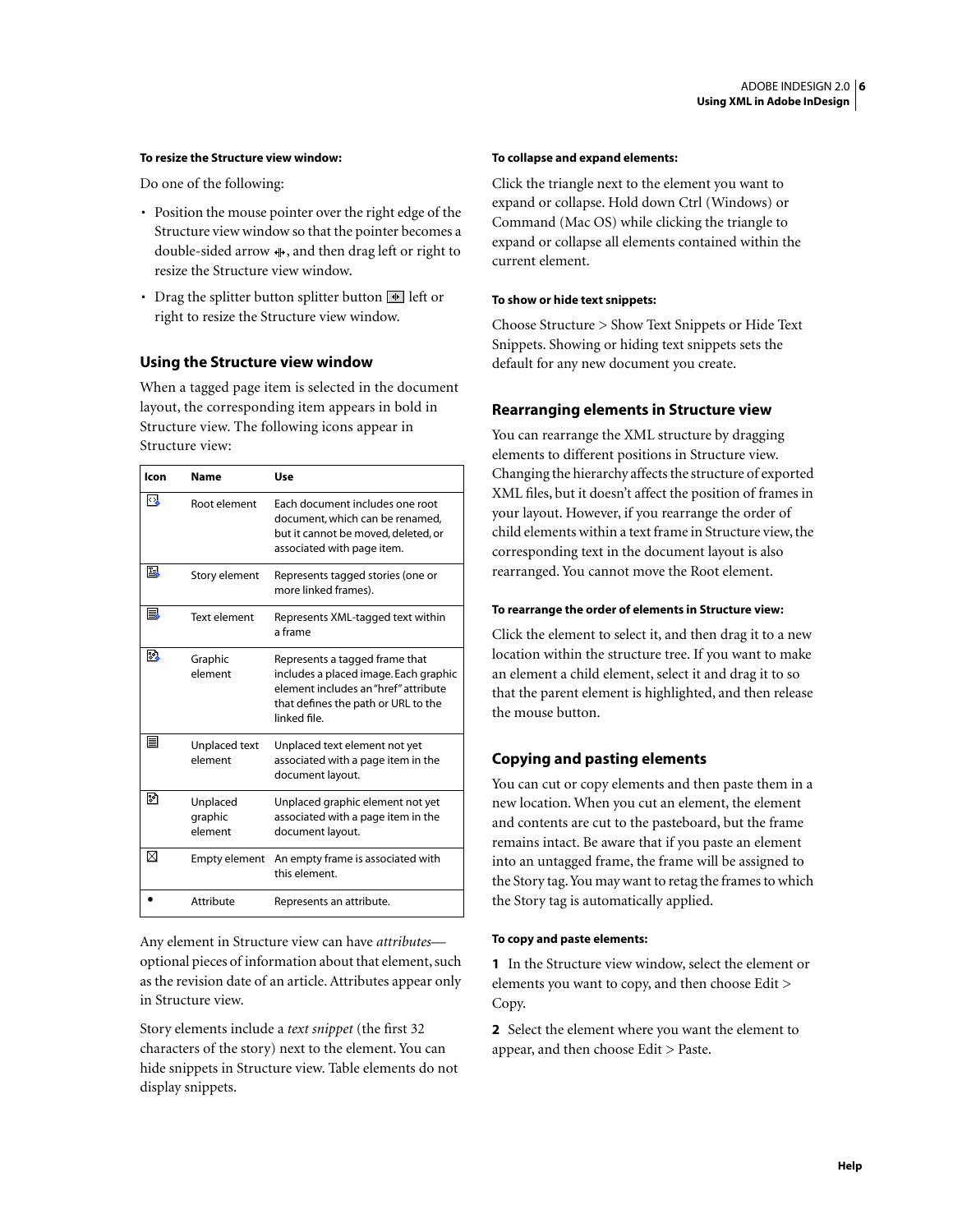## **Adding untagged elements to the Structure view window**

To organize your XML content, you may want to create "umbrella" elements in Structure view that are not applied to any page items. For example, you can create a Picture tag that acts as a parent to tags such as Image and Caption.

#### **To add an element to the structure:**

**1** Select the element below which you want the element to appear.

**2** Select New Element from the Structure pop-up menu in Structure view, or click  $\mathbf{a}$ .

**3** Select the tag to be used for the element, and then click OK.

**4** Move the new element within the structure as necessary. Drag tagged elements to the new element to add them as children.

## **Creating attributes**

An *attribute* describes an element using tags or syntax understood in the XML language. An attribute consists of a name (such as *href* or *keywords*) and a value. When you tag a placed graphic, an *href* attribute appears automatically; it specifies the location of the graphic file. You can edit this href attribute; see ["About](#page-8-0)  [importing and exporting graphics for XML" on page 9](#page-8-0).

You can also add optional attributes to any element. For example, to include keywords for searching in another downstream application, you can create an attribute called *keywords*. You can also create attributes to indicate substituted text, article titles, and other XML content-related information.



*An attribute includes a name and a value*

#### **To create an attribute:**

**1** Select an element, and then choose New Attribute from the Structure pop- up menu in Structure view, or click  $\Box$ .

**2** Specify a name and a value, and then click OK.

*Right-click (Windows) or Control-click (Mac OS) an element in Structure view to display a context menu.*

#### **To edit an attribute:**

**1** Double-click an attribute, or select an attribute and choose Edit Attribute from the Structure menu in Structure view.

**2** Edit the attribute as needed, and then click OK.

#### **To delete an attribute:**

Select an attribute, and then choose Delete Attribute from the Structure pop-up menu in Structure view.

### **To show or hide attributes:**

Choose Show Attributes or Hide Attributes from the Structure pop-up menu in Structure view.

## <span id="page-6-0"></span>**Exporting a document to XML**

After you tag the document's page items, you're ready to export a document to XML. You can export the entire set of tagged page items, or you can export only a specified portion. Once the document is exported, you can make additional changes to the XML file using a program such as Adobe GoLive®, or you can import the XML file into an InDesign 2.0 document or another downstream application.

#### **To export a document to XML:**

- **1** Do the following:
- To prepare for export, make sure that tags have been applied to the necessary page items; see ["Tagging](#page-2-0)  [page items for XML" on page 3](#page-2-0).
- If you want to export only a portion of the document, select the element in Structure view where you want exporting to begin.
- **2** Choose File > Export.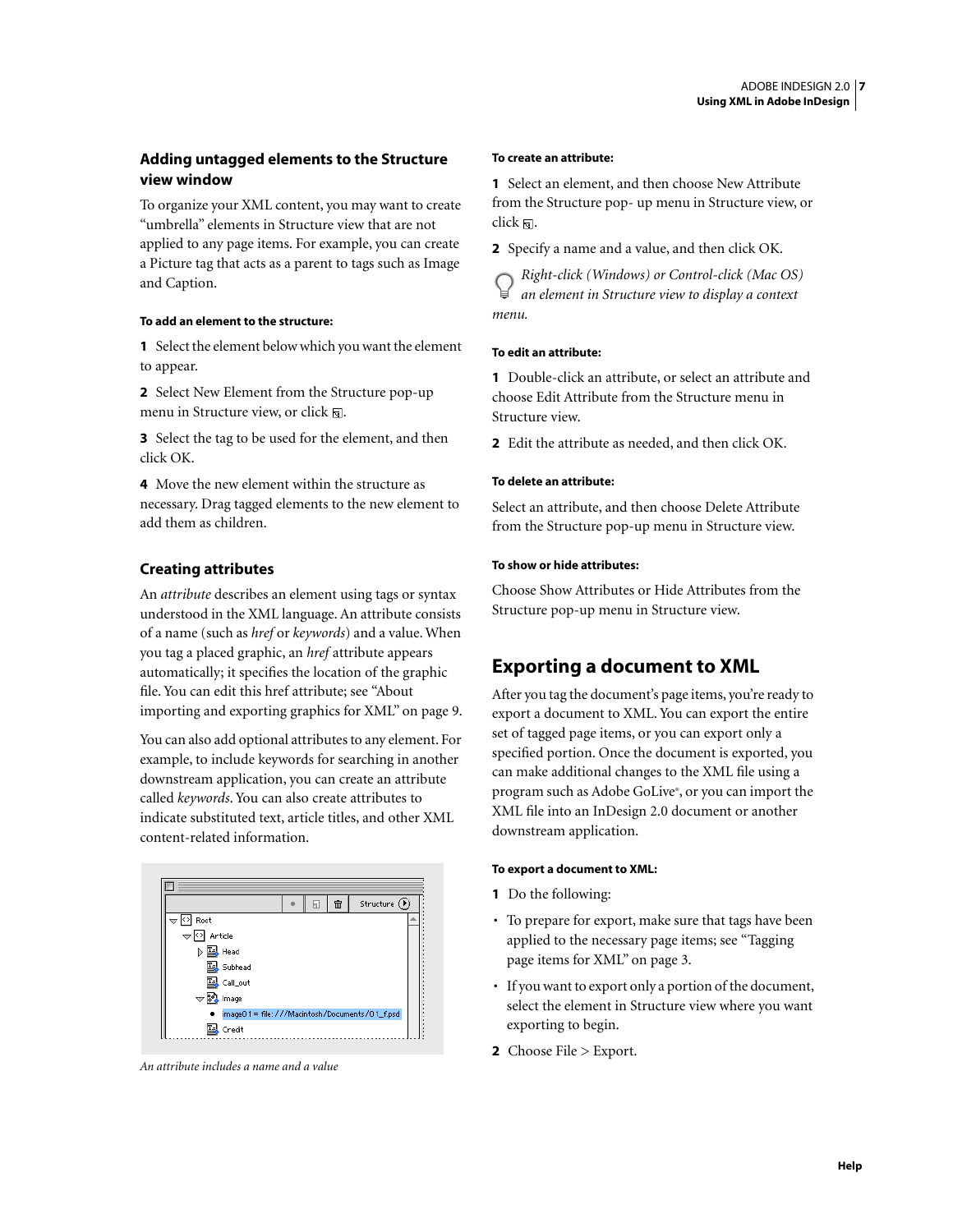**3** Choose XML for Save as Type (Windows) or Formats (Mac OS).

**4** Type the name and specify the location of the XML file, and then click Save. The Export XML Options dialog box appears.

**5** For Comments, type text that will appear in a comment field near the top of the exported XML file.

**6** To view the exported XML file, select the View XML Using option, and specify the browser or XML editing application in which the exported XML file will appear.

**7** If you selected an element in Structure view, you can select Export from Selected Element to export only the selected portion of the document. If no element is selected, this option is dimmed.

**8** For Encoding, select UTF8, UTF16, or Shift-JIS (for Japanese characters). Note that some applications such as Adobe GoLive do not support UTF16.

**9** Click OK to export the XML file.

#### **To export tags only:**

**1** Choose Save Tags from the Tags palette menu.

**2** Type a name and specify a location, and then click Save. The list of tags is saved as an XML file.

## <span id="page-7-0"></span>**Importing XML files**

When you import an XML file into an InDesign document, you specify whether imported elements replace existing content or are appended to the contents. Imported XML files contain no text formatting information, because XML separates form and content.

You can flow XML text into any document. If you flow text into a blank document, untagged elements appear in the Structure view window. You can then drag elements from Structure view to the document layout. When you drag and drop elements, the content uses the document's default text and graphics characteristics. You can then reformat this content by mapping tags to styles; see ["Mapping tags to styles" on page 10.](#page-9-1)

You can also flow contents into an InDesign document that acts as a template. The template document contains tagged page items. If you set up your template document properly, the contents of the XML file will flow into the tagged page items of the template document. See ["Setting up a document for importing](#page-8-1)  [XML tags" on page 9.](#page-8-1)



*Before and after importing an XML file into an InDesign document*

#### **To import an XML file and its contents into a blank document:**

**1** In the InDesign document, choose File > Import XML.

**2** Select the XML file you want to import, and then click Open.

**3** To add the imported XML content to the document, drag the elements from the Structure view window into the document layout.

#### **To import an XML file and its contents into a template document:**

**1** Open the document in which the XML content will appear.

- **2** Do any of the following:
- Create a template document for importing XML tags; see ["Setting up a document for importing XML tags"](#page-8-1)  [on page 9](#page-8-1).
- If the document already contains XML elements, you may want to select an element in Structure view into which the imported structure will flow.
- **3** Choose File > Import XML.
- **4** Select the XML file you want to import.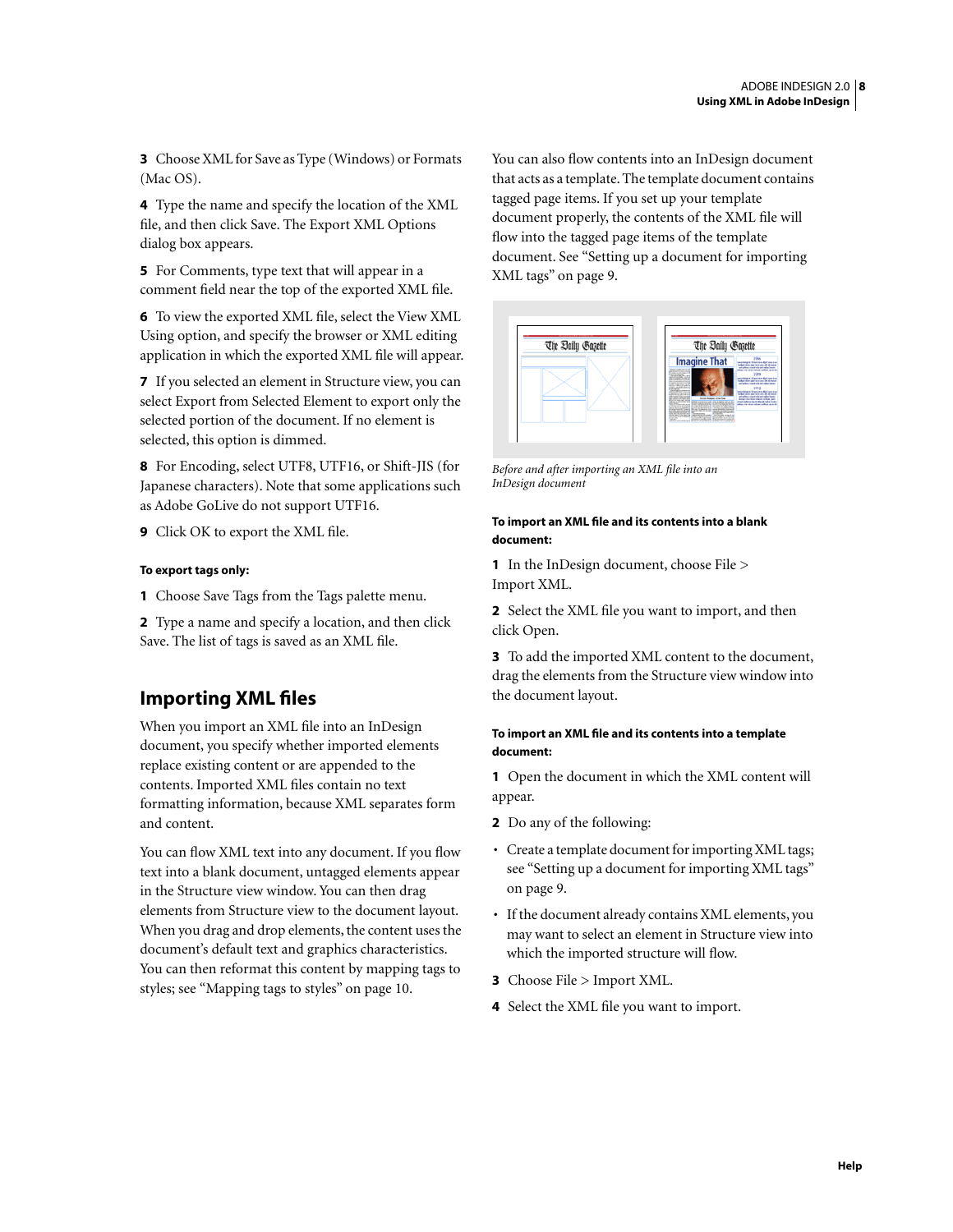- **5** Do one of the following:
- Select Replace Content to replace existing tagged page items; see ["Setting up a document for importing](#page-8-1)  [XML tags" on page 9](#page-8-1).
- Select Append Content to create new elements at the end of the structure.

**6** Select Import into Selected Element to import XML content into the element selected in Structure view. If this option is not selected, imported elements will appear under the root element.

**7** Click Open.

### <span id="page-8-1"></span>**Setting up a document for importing XML tags**

When you select Replace Content in the Import XML dialog box, the content flows into the elements with matching tags. Replacement starts where the root of the XML file matches the tag of the selected element.

The key is to be rigorous about setting up your tagging structure, so that tag names and values are used consistently in your XML files and your InDesign templates. When you set up the document into which the XML file is imported, be aware that the order in which elements are inserted into a document is determined by the order of the XML file, not by the InDesign file. For example, if you have an InDesign document with elements in Tag2, Tag1 order and the XML file lists these elements in Tag1, Tag2 order, only Tag1 will appear in the InDesign document; Tag2 will appear in the Structure view window, but will not be flowed into the document.

If you want XML elements to replace existing content, you can create a template that includes placeholder text with appropriate styles.

When creating a template, do the following:

• Create text and graphics placeholders in an InDesign document, and then tag them using the same tag names used in the XML file.

*To make sure you're using the same tag names, you may want to load the tags from the XML file; see ["Creating and importing XML tags" on page 2](#page-1-0).*

- Make sure the tagged page items appear in the same order as they appear in the XML file. Compare the order of the tags in the XML file with the order of the elements in the document's Structure view. If the order is different, rearrange the elements in Structure view so that they coincide with the order of the XML file's tag order.
- If you want text to retain its formatting during XML import, apply paragraph styles to the tagged placeholder text within a frame, or to the text frame itself. The imported XML text will retain the style's formatting, but the style will no longer be applied to the imported text.
- If individual paragraphs are tagged in the imported XML file, you may want to tag paragraphs within text frames using the same tags and using the same order.
- Make sure tables include the same number of rows and columns as the tables in the imported XML file. Imported table data will replace the contents of the placeholder table, but the table's structural formatting will remain intact.
- You can import XML content into placeholders on master pages. However, automatic page number characters used in headers and footers are not preserved.

## <span id="page-8-0"></span>**About importing and exporting graphics for XML**

When you tag a placed image, InDesign automatically creates an attribute called "href" that defines the location of the image file. You can edit this attribute to specify a new location of the image. For example, your image files may be on your hard drive, but when you transfer the XML and associated image files, these href attributes will no longer be valid on someone else's computer. You can edit the attribute to add relative paths so that others will have access to these files.

By the default, an href attribute may look like the following:

href=file://C:/Photos/Meadow.psd If the image files will appear in the same folder as the exported XML file, edit the attribute as follows:

href=file:Meadow.psd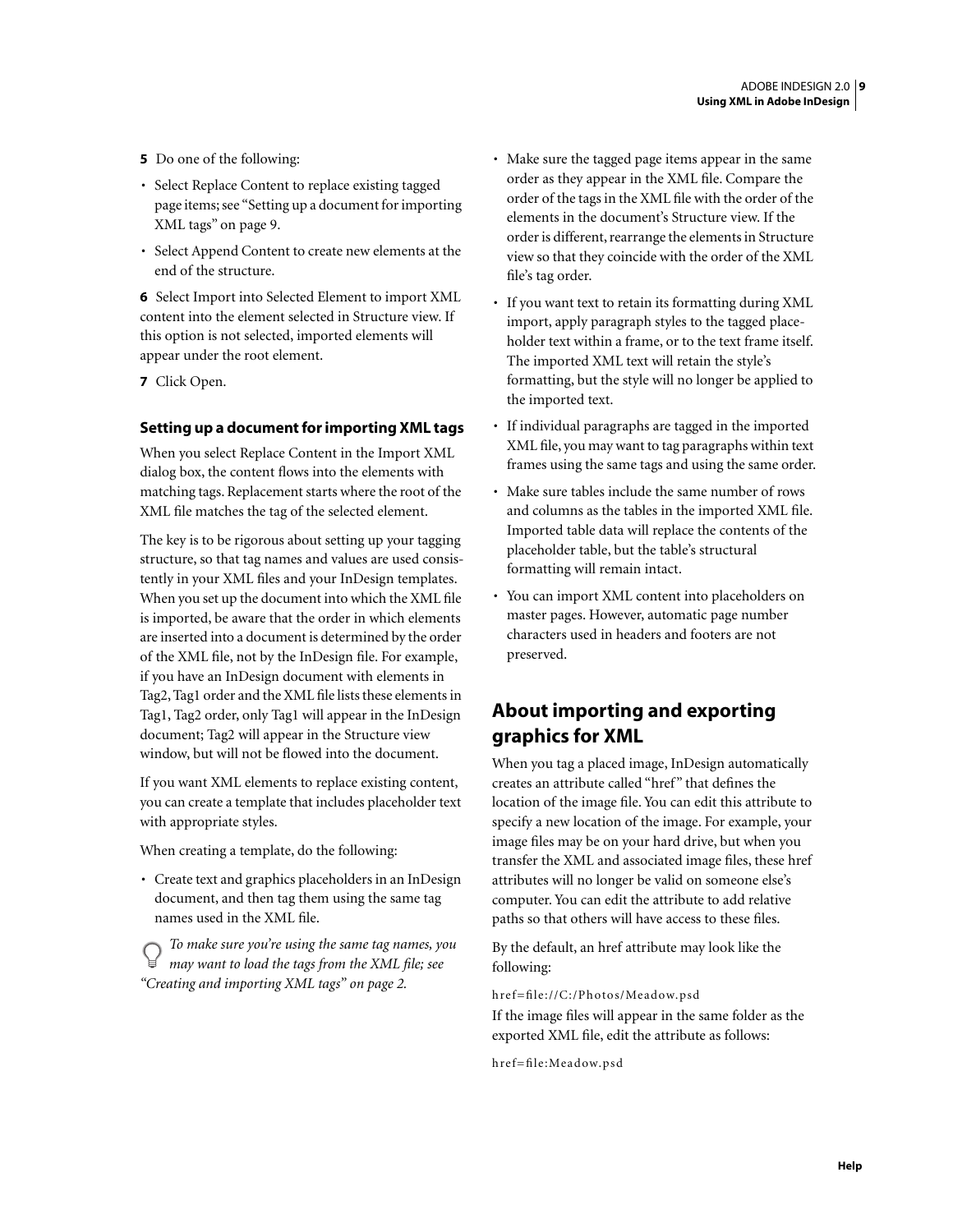If the image files will appear in a subfolder in the folder in which the XML file is located, edit the attribute as follows:

href=file://Photos/Meadow.psd

#### **To edit an href attribute:**

**1** In the Structure view window, double-click the attribute (you may need to click the triangle icon next to the image element to display the attribute.

**2** For Value, type the new path of the image, and then click OK.

## <span id="page-9-0"></span>**Mapping styles and tags for XML**

You can save time by mapping styles to tags before you export to XML, or by mapping tags to styles after you import an XML file. You can edit the mappings at any time.



*Mapping styles to tags*

### **Mapping styles to tags**

While setting up your InDesign document for XML export, you can apply XML tags to paragraphs that have been formatted with paragraphs. For example, if you've used a Heading style and a Body style to format paragraphs in a text frame, you can use the Map Styles to Tags dialog box to map these paragraph styles to equivalent XML tags. When you click OK, paragraphs that are formatted with the mapped styles are also tagged for XML.

If you've already added tags to your document, you may not want to map styles to tags. Mapping styles to tags before export removes any existing tags within tagged text frames; the text becomes tagged as dictated by the current map set.

#### **To map styles to tags for export:**

**1** Set up the necessary styles in your document.

**2** Choose Map Styles to Tags from the Tags palette menu.

**3** To match style names to tag names, click Map by Name. Styles that are named identically to tag names are selected in the dialog box, not created. Map by Name is case-sensitive, so *H1* and *h1* would be treated as different tags.

**4** For each style in the current document, specify the tag that you want it to be mapped to.

- **5** To import styles from another document, choose Load, specify the file, and then click OK.
- **6** Click OK.

### <span id="page-9-1"></span>**Mapping tags to styles**

When you map tags to styles, you make sure that tagged paragraphs are also formatted with paragraph styles. You can apply the same style to different tags. For example, you can map Head1 and Head 2 paragraph styles to the H1 tag.

#### **To map tags to styles for import:**

**1** Set up the necessary tags in your document; see ["Creating and importing XML tags" on page 2](#page-1-0).

**2** Choose Map Tags to Styles from Tags palette menu.

**3** For each tag in the current document, specify the paragraph style that you want it to be mapped to.

**4** To match style names to tag names, click Map by Name. Styles that are named identically to tag names are selected in the dialog box, not created. Map by Name is case-sensitive, so *H1* and *h1* would be treated as different tags.

**5** To import styles from another document, choose Load, specify the file, and then click OK.

**6** Click OK.